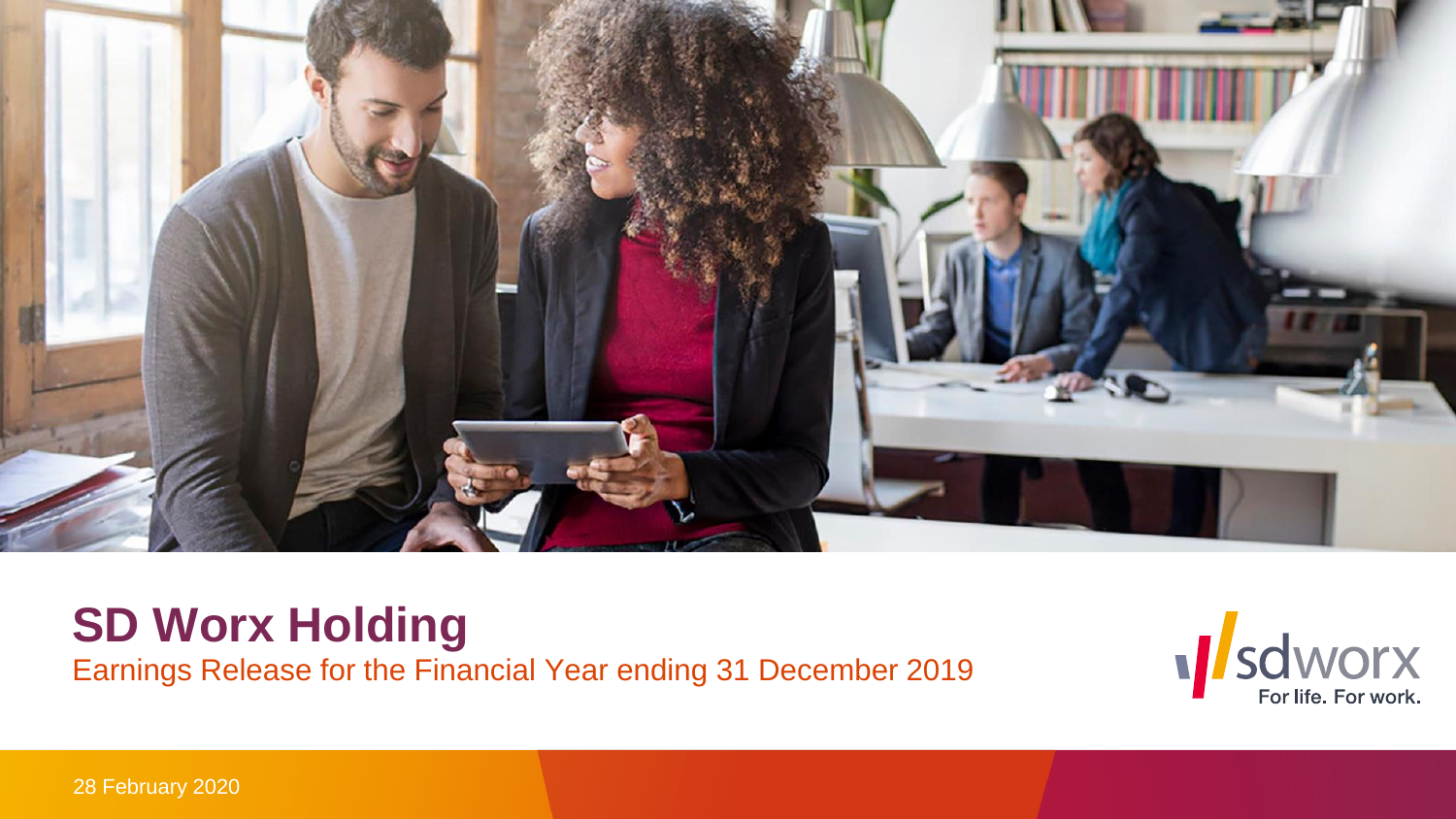# Regulated information

#### Forenote

The consolidated financial statements for the financial year ending 31 December 2019 of the SD Worx Holding NV and its subsidiaries ("SD Worx" or the "Group") are reported under the Generally Accepted Accounting Principles in Belgium ("BE GAAP").

Consolidation of a subsidiary begins when the Company obtains control over the subsidiary and ceases when the Company loses control of the subsidiary. Please note that therefore the Vio Group has been consolidated as from 19 February 2018, Innovate-IT ("OnlineWerkrooster') from 28 August 2018, the Flexpoint Group as from 24 September 2018, GlobePayroll SAS as from 3 July 2019 and Unbox NV as from 24 September 2019.

Besides condensed BE GAAP accounts, SD Worx also presents alternative performance indicators to provide a more consistent and comparable indication of the Group's underlying financial performance.

The Statutory Auditor, DELOITTE Bedrijfsrevisoren CVBA, represented by Bernard De Meulemeester and Maurice Vrolix, has confirmed that the audit of the consolidated annual accounts of SD Worx Holding NV is substantially complete, with the exception of the review of the consolidated annual accounts and the report of the board of directors, and that the audit has to date not revealed any material misstatements that should be adjusted in the accounting data included in this press release. The same policies for financial reporting and accounting principles were applied to the drafting of the financial report that were used for the consolidated financial overviews as of 31 December 2018.

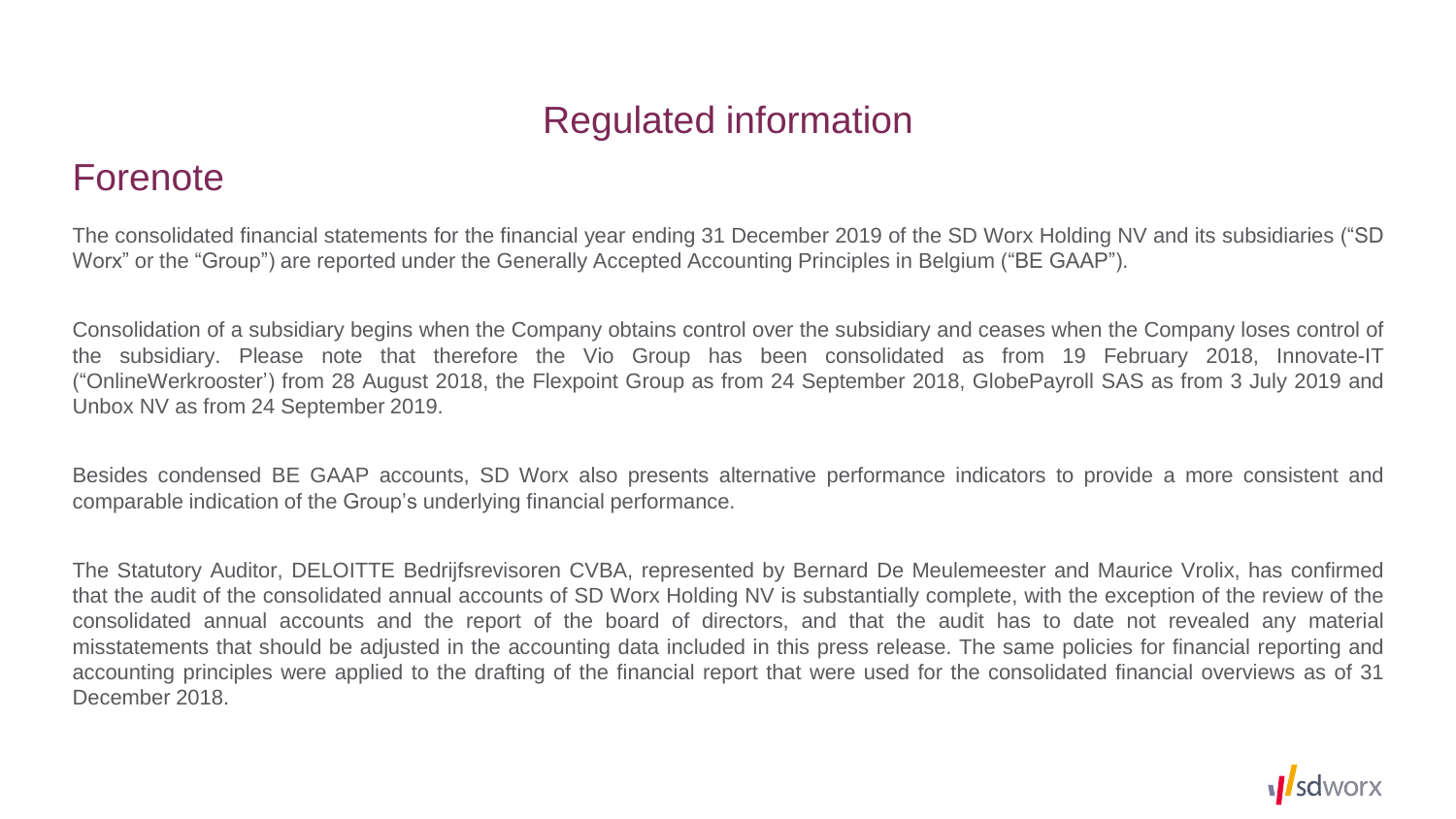#### FY'2019 Condensed Consolidated Income Statement (1/2) In €Mln **Actual Actual Prior**

|                                                                                                                    | Actual   | <b>Prior</b> |
|--------------------------------------------------------------------------------------------------------------------|----------|--------------|
|                                                                                                                    | year     | year         |
| <b>Revenues</b>                                                                                                    | 767,6    | 594.4        |
| - Cost of sales                                                                                                    | $-230,7$ | $-113,9$     |
| <b>Gross margin</b>                                                                                                | 536,8    | 480,5        |
| - Services and other goods                                                                                         | $-179,7$ | $-158,2$     |
| - Staffing costs                                                                                                   | $-289,5$ | $-260,9$     |
| - Amounts written off stocks, contracts in progress and trade                                                      | $-1,2$   | $-0,9$       |
| debtors                                                                                                            |          |              |
| - Provision for liabilities and charges                                                                            | 0,3      | 0,3          |
| - Other operating cost                                                                                             | $-4,6$   | $-5,4$       |
| + Other operating income                                                                                           | 23,2     | 12,6         |
| Total net operating costs                                                                                          | $-451,5$ | $-412,4$     |
| <b>Normalized EBITDA (excl. Digital transformation initiatives</b><br>and IAS 19R change in actuarial assumptions) | 85,4     | 68,1         |
| Normalized EBITDA margin %                                                                                         | 11%      | 11%          |
| - Digital transformation initiatives - One-off investments                                                         | $-18,4$  | $-9,6$       |
| - IAS 19R Employee Benefits - impact of changes in actuarial<br>assumptions                                        | $-8,1$   | 0,8          |
| <b>Normalized EBITDA (incl Digital transformation and IAS19R</b><br>change in actuarial assumptions)               | 58,9     | 59,3         |
| - Restructuring and integration costs                                                                              | $-8,7$   | $-8,1$       |
| - Acquisition & transaction costs related to third parties                                                         | $-3,7$   | $-1,9$       |
| +/- Profit/(Loss) from material business and asset disposal                                                        | 0, 0     | 0,0          |
| - Non-committed stock based compensation                                                                           | $-2,3$   | $-0,5$       |
| +/- Profit/(Loss) from discontinued operations                                                                     | 0, 0     | 0,0          |
| +/- Other non-operating income/expense below the line                                                              | $-0,1$   | 0,0          |
| <b>EBITDA</b>                                                                                                      | 44,0     | 48,8         |
|                                                                                                                    |          |              |

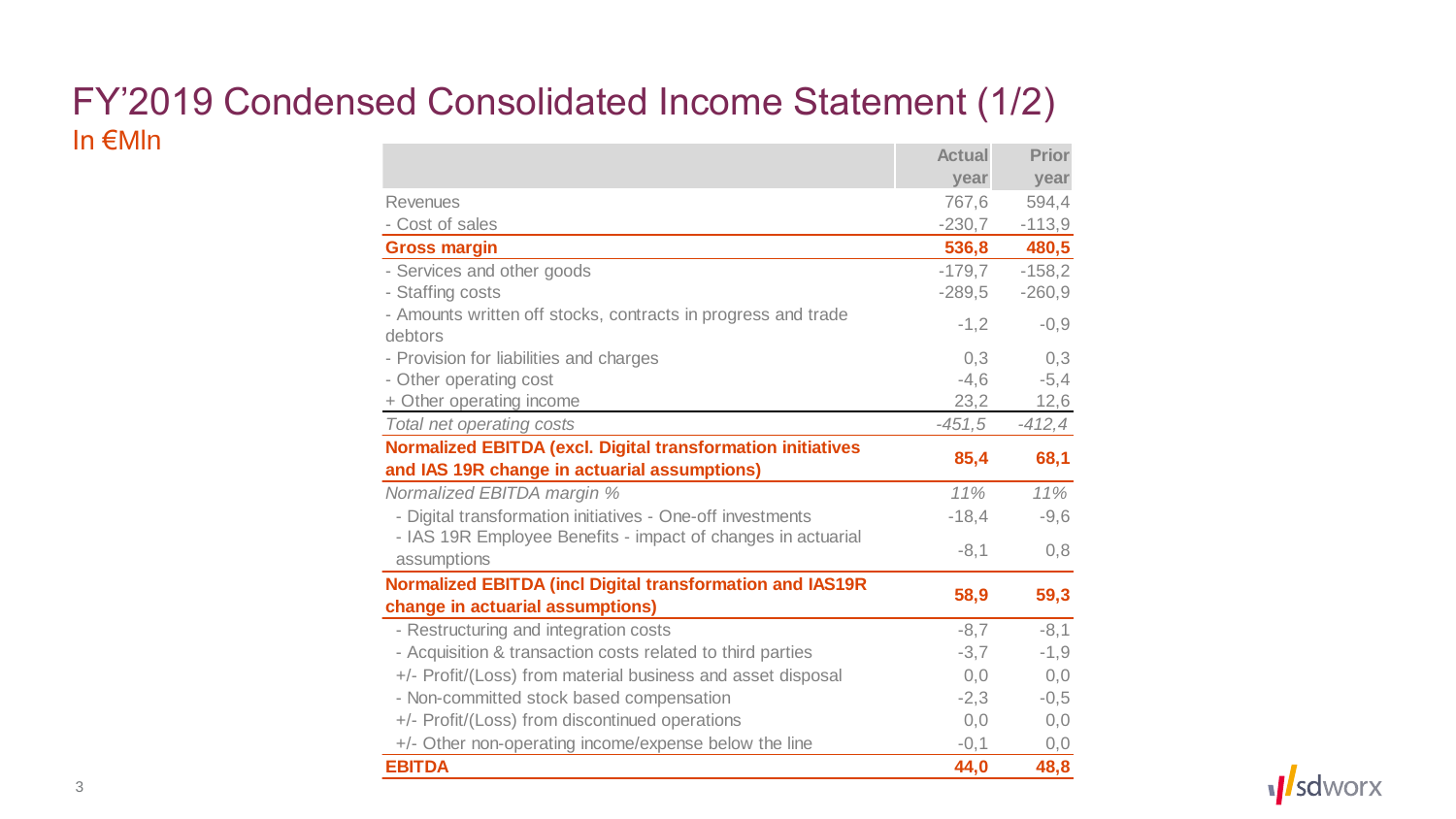### FY'2019 Condensed Consolidated Income Statement (2/2) In €Mln

| <b>EBITDA</b>                                                   | 44,0    | 48,8    |
|-----------------------------------------------------------------|---------|---------|
| - Depreciations, amortisations and impairments                  | $-18,7$ | $-12,4$ |
| - Amortisation conso goodwill                                   | $-33,6$ | $-28,4$ |
| - Impairments on participations and goodwill                    | $-13,0$ | $-0,9$  |
| - Amortization of non-cash PPA                                  | 0,0     | 0,0     |
| <b>EBIT</b>                                                     | $-21,3$ | 7,1     |
| - Financial expenses                                            | $-6,8$  | $-6,8$  |
| + Financial income                                              | 4,1     | 3,4     |
| <b>Profit before tax</b>                                        | $-24,0$ | 3,6     |
| - Taxes                                                         | $-8,7$  | $-12,0$ |
| <b>Profit after tax</b>                                         | $-32,8$ | $-8,4$  |
| + Profit and loss associated companies                          | $-0,4$  | $-0,8$  |
| <b>Consolidated net result after tax</b>                        | $-33,2$ | $-9,1$  |
| <b>Result of the Group</b>                                      | $-32,7$ | $-8,2$  |
| Profit attributable to non-controlling interest                 | $-0,6$  | $-0,9$  |
| <b>Consolidated net result</b>                                  | $-33,2$ | $-9,1$  |
| Amortisation and impairment conso goodwill                      | 46,6    | 29,0    |
| IAS 19R Employee Benefits - impact of changes in actuarial      |         |         |
| assumptions (incl. tax impact)                                  | 6,7     | $-0,5$  |
| <b>Consolidated net result excl amortisation conso goodwill</b> | 20,0    | 19,4    |

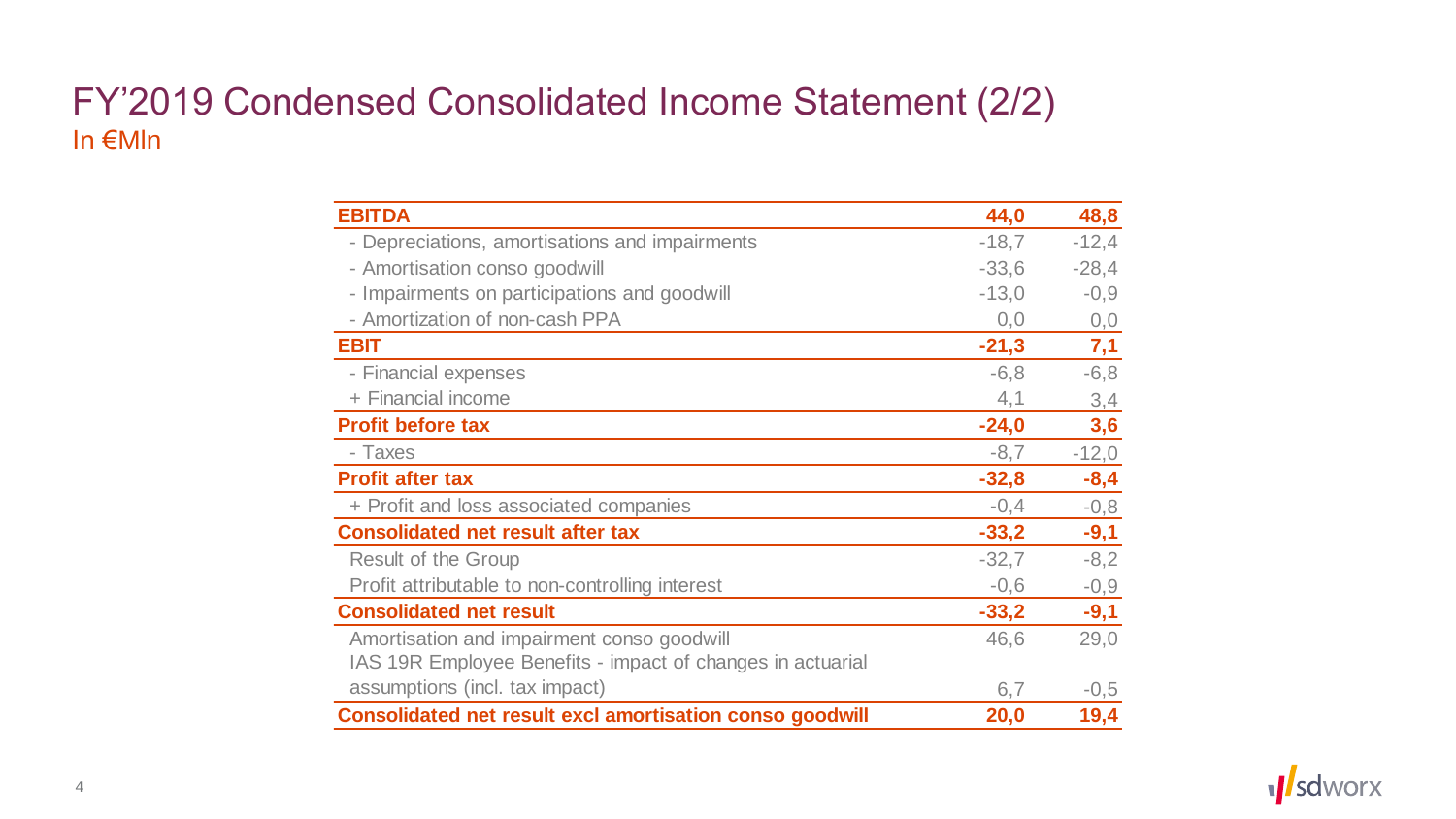## 2019 vs 2018 Market overview In €MIn



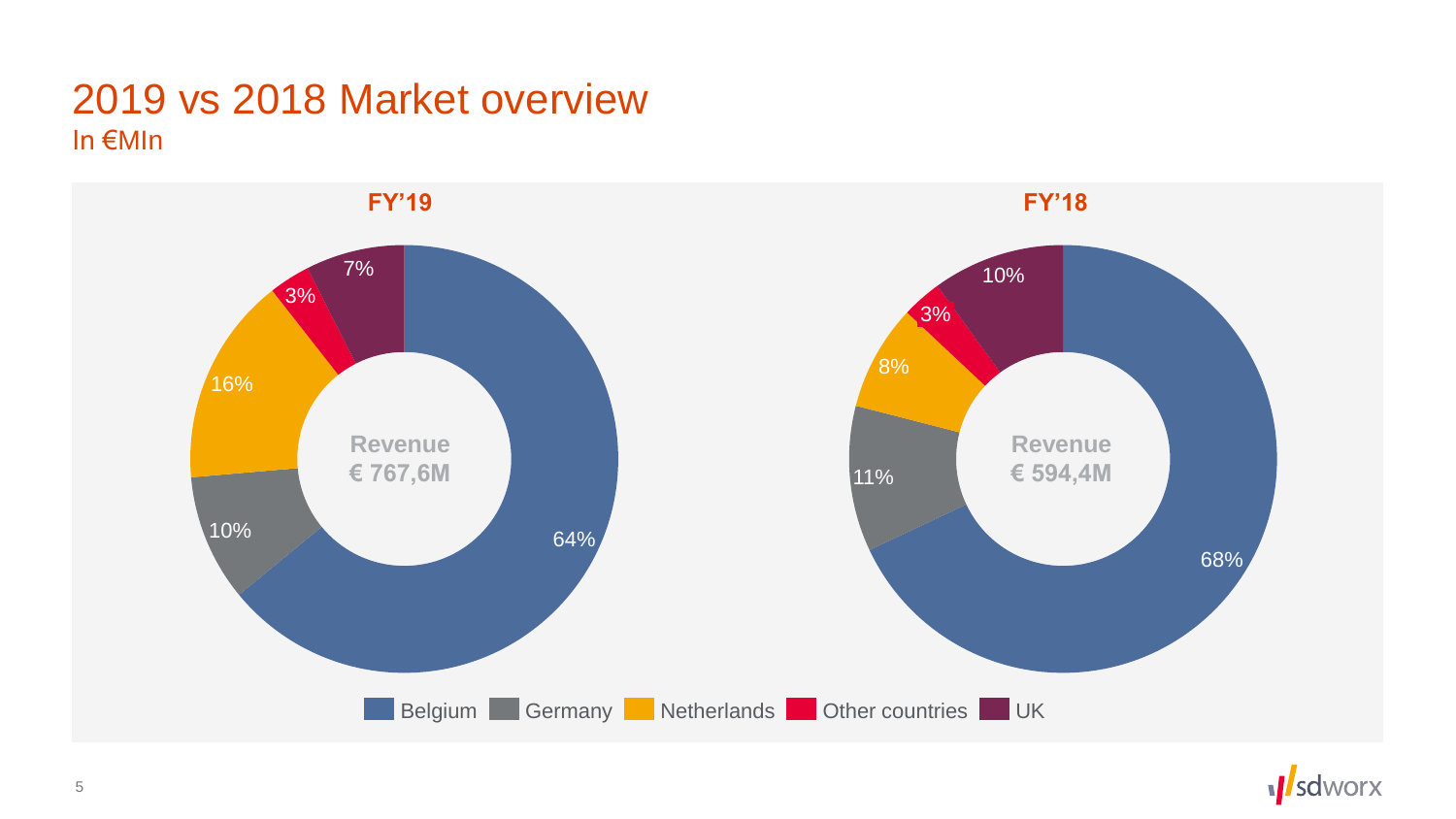#### 2019 vs 2018 Segment Information In €Mln

SD Worx Holding is the holding company of the Group, which is structured in two sub-groups: the SD Worx People Solutions and the SD Worx Staffing & Career Solutions Group.

- The SD Worx People Solutions provides services in the areas of payroll, HR (including HR administration), capacity management, legal support, training, automation, consultancy and outsourcing.
- The SD Worx Staffing & Career Solutions Group was created as a result of the acquisition of the Vio Group in February 2018 and the acquisition of the Flexpoint Group in September 2018, financial results included as from acquisition date. It is active in the areas of flexible work, temporary work, secondment, recruitment & selection, career guidance, outplacement, specific payroll for temporary workers and HR consultancy.

|                                                                                                                                     | In $\epsilon$ mio               | 12M'19<br><b>Actual</b> | 12M'18<br><b>Actual</b> | 19/18    |
|-------------------------------------------------------------------------------------------------------------------------------------|---------------------------------|-------------------------|-------------------------|----------|
| <b>Revenue</b>                                                                                                                      | <b>SD Worx People Solutions</b> | 505,1                   | 466,7                   | 8,2%     |
|                                                                                                                                     | <b>SD Worx S&amp;CS</b>         | 264,1                   | 127,7                   | 106,9%   |
|                                                                                                                                     | Intersegment elimination        | $-1,6$                  | 0,0                     |          |
|                                                                                                                                     | <b>CONS Revenue</b>             | 767,6                   | 594,4                   | 29,1%    |
| <b>Normalized EBITDA</b><br>(excl. Digital Transformation one- SD WOrx S&CS<br>off invest. and changes in<br>actuarial assumptions) | <b>SD Worx People Solutions</b> | 77,6                    | 63,9                    | 21,5%    |
|                                                                                                                                     |                                 | 8,4                     | 6,0                     | 40,5%    |
|                                                                                                                                     | <b>SD Worx Holding</b>          | $-0,6$                  | $-1,7$                  | $-67,7%$ |
|                                                                                                                                     | <b>CONS REBITDA</b>             | 85,4                    | 68,1                    | 25,4%    |

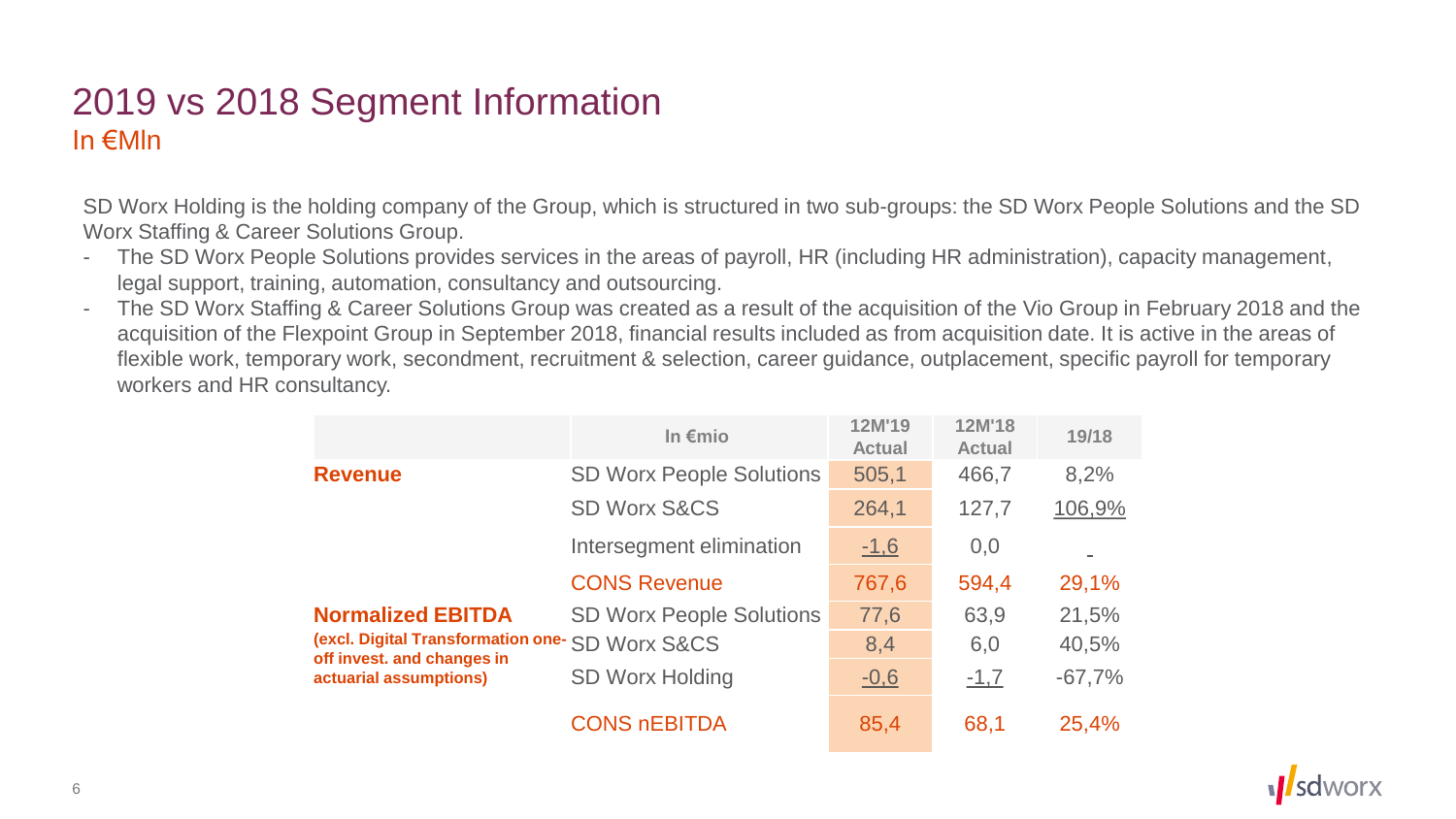# Non-adjusting events after the reporting period

- As per 9 February 2020, the Group acquired 100% of the shares in Pointlogic HR BV.

# Changes in the consolidation scope

- −As per 1 February 2019, SD Worx Holding NV acquired all of the 10,01% non-controlling interests in SD Worx Staffing & Career Solutions – Holding NV.
- −As per 3 July 2019, the Group increased its participation in GlobePayroll from 40% to 50,01% (on a fully diluted basis) by means of a capital increase.
- −As per 24 September 2019, the Group acquired all of the remaining shares of Unbox NV, increasing its participation from 25% to 100%.

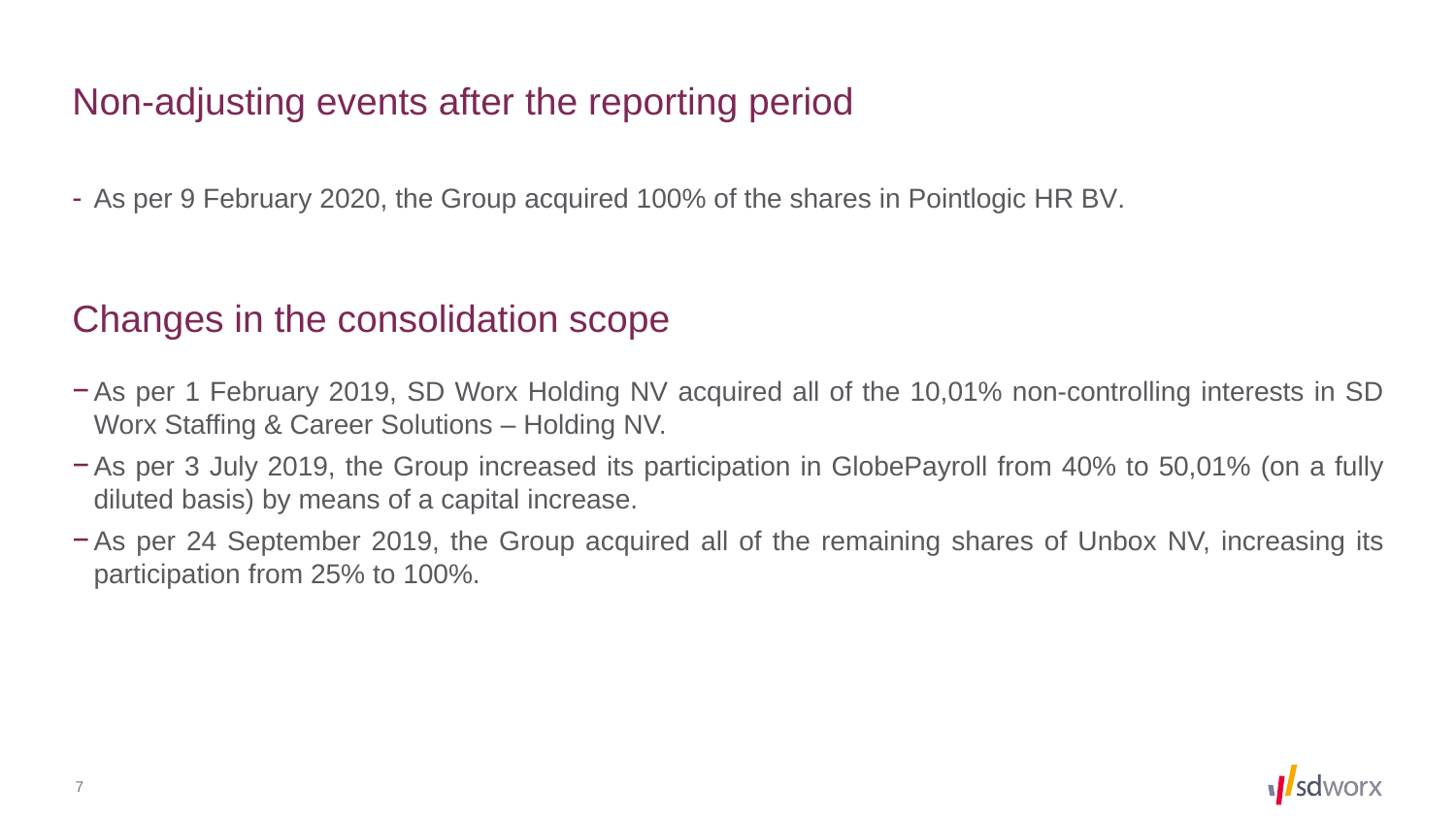## Alternative Performance Measures

Alternative performance measures ("APMs") present useful information which supplements the Issuer's financial statements and which allow the reader of the financial statements, including the Bondholders, to better understand the financial state of the Issuer and the wider Group. These measures are not defined under BE GAAP and may not be directly comparable with APMs for other companies. The APMs represent important measures for how management monitors the company and its business activity. The APMs are not intended to be a substitute for, or superior to, any BE GAAP measures of performance. Some of the financial information presented in our annual reports contains APMs. These include EBITDA and Normalized EBITDA. Please see further for the definition of these APMs and the reconciliation with BE GAAP measures.

"**EBITDA**" means Earnings Before Interest, Taxes, Depreciation and Amortisation, or operating result profit (loss) (code 9901 of the BE GAAP consolidated financial statements) before charges for fixed asset depreciation, amortisation and impairment (code 630 of the BE GAAP consolidated financial statements).

(*As an explanation for the use of this APM, EBITDA provides an analysis of the operating results, excluding depreciation and amortisation, as they are non-cash variables which can vary substantially from company to company depending on accounting policies and the accounting value of the assets. Additionally, it is an APM which is widely used by investors when evaluating businesses (multiples valuation), as well as by rating agencies and creditors*.)

#### "**Normalized EBITDA**" means EBITDA after Normalizations.

(As an explanation for the use of this APM, Normalized EBITDA is used to provide insight in the recurring level of operational profitability. Please also refer to the definition of Normalizations below.)

"**Normalizations**" means the revenues and expenses of which, in case of a change of control, an acquirer has the choice or option (mid- or long-term) to not realise those revenues or incur those expenses. In other words, expenses or revenues which are not part of the recurring business operations of the Issuer and its Subsidiaries. Normalized EBITDA is determined as EBITDA before (a) restructuring & integration costs, (b) business and asset disposals, (c) acquisition & transaction costs related to third parties, (d) profit or loss from discontinued operations, and (e) share-based compensation. The one-off investments specifically related to the Digital Transformation Initiatives of the Group are also presented on separate line.

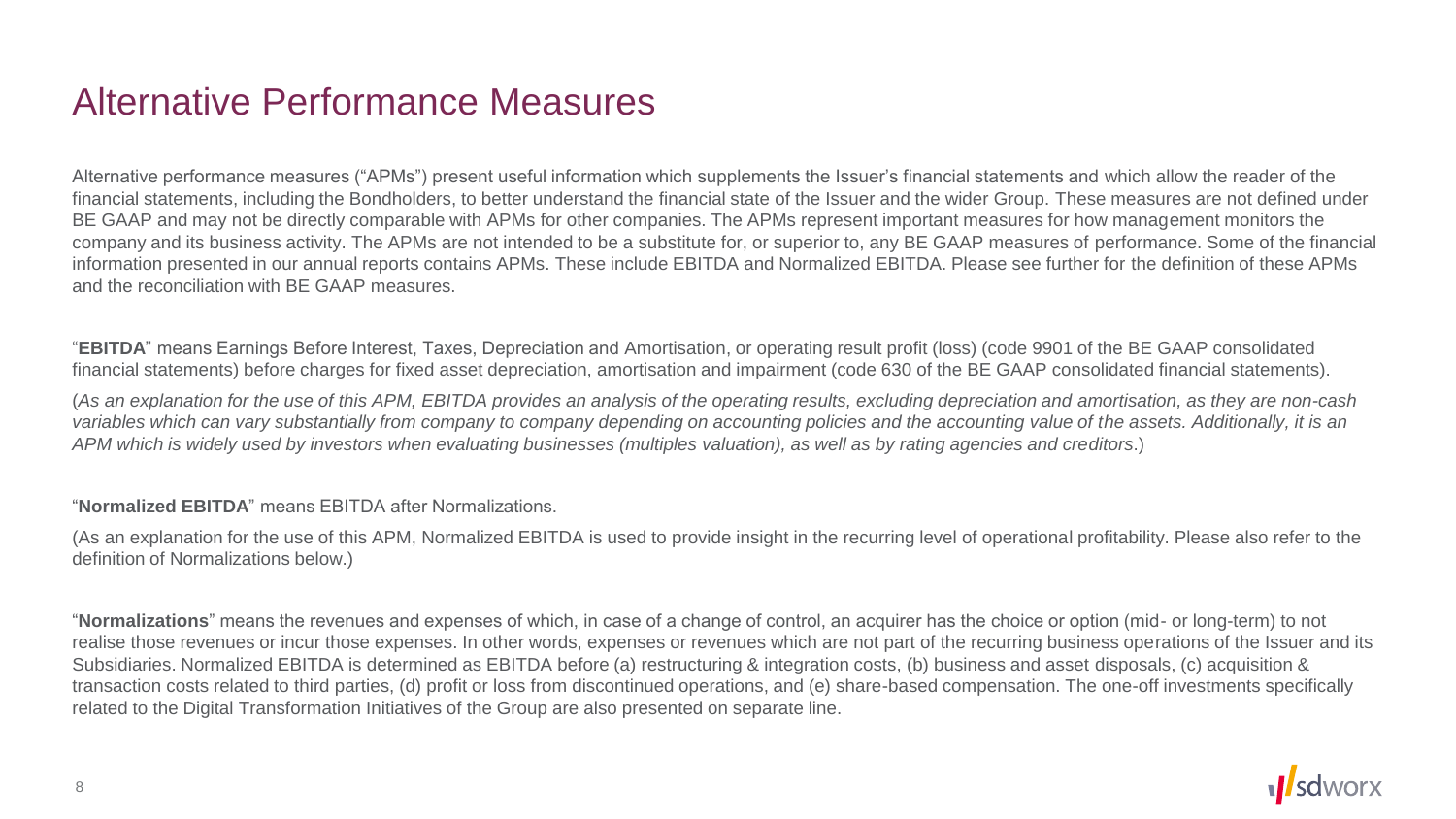# Change in Presentation of Financial Statements

#### Reconciliation of Normalized EBITDA with FY2018 published annual accounts

As of FY2019:

- − The internal non-recurring investments directly allocated to the Digital Transformation initiatives; and
- − The impact of changes in actuarial assumptions related to the Defined Benefit Obligation of the group, which are recorded in Other Comprehensive Income in IFRS;

are normalized to provide the reader of the financial statements more insight into the recurring level of operational profitability of the Group.

|                         | <b>FY'18</b><br><b>Published</b><br>annual accounts | <b>Digital</b><br>transformation<br>initiatives - internal<br><b>investments</b> | IAS19R - impact of<br>changes in<br>actuarial<br>assumptions | <b>FY'18</b><br><b>Prior year</b><br>numbers<br><b>Earnings</b><br>release |
|-------------------------|-----------------------------------------------------|----------------------------------------------------------------------------------|--------------------------------------------------------------|----------------------------------------------------------------------------|
| <b>SD Worx Group</b>    | 61,4                                                | 3,2                                                                              | $-0,8$                                                       | 63,9                                                                       |
| <b>SD Worx S&amp;CS</b> | 6,0                                                 |                                                                                  |                                                              | 6,0                                                                        |
| <b>SD Worx Holding</b>  | $-1,7$                                              |                                                                                  |                                                              | $-1,7$                                                                     |
| <b>CONS NEBITDA</b>     | 65,7                                                | 3,2                                                                              | $-0,8$                                                       | 68,2                                                                       |